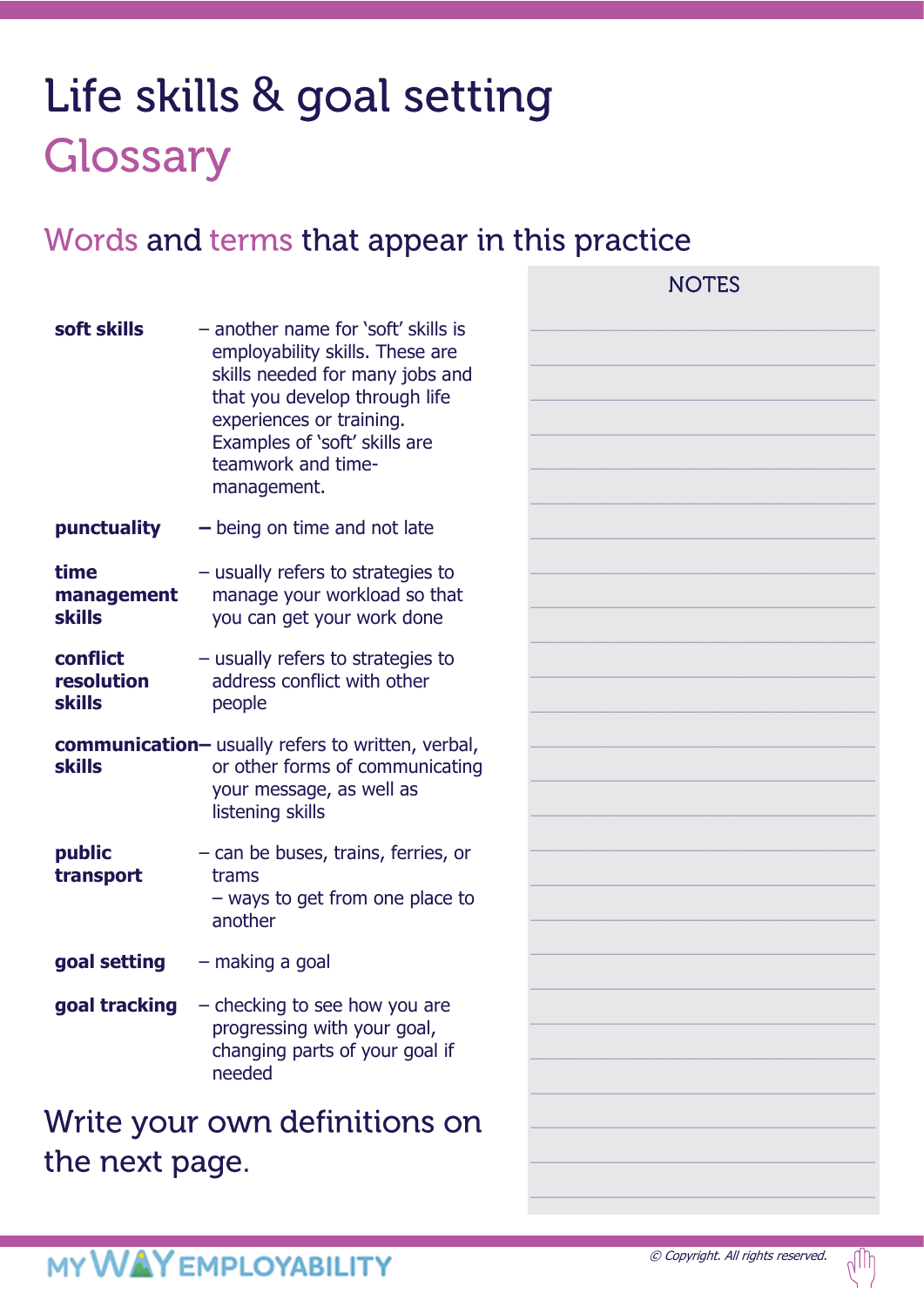## Write your own definitions (without looking):

| <u> 1989 - Andrea Andrew Maria (h. 1989).</u> |                                                                                                                       |  |
|-----------------------------------------------|-----------------------------------------------------------------------------------------------------------------------|--|
|                                               |                                                                                                                       |  |
|                                               |                                                                                                                       |  |
|                                               |                                                                                                                       |  |
| <b>Communication skills</b>                   | <u> 1980 - Johann Barbara, martin da basar da basar da basar da basar da basar da basar da basar da basar da basa</u> |  |

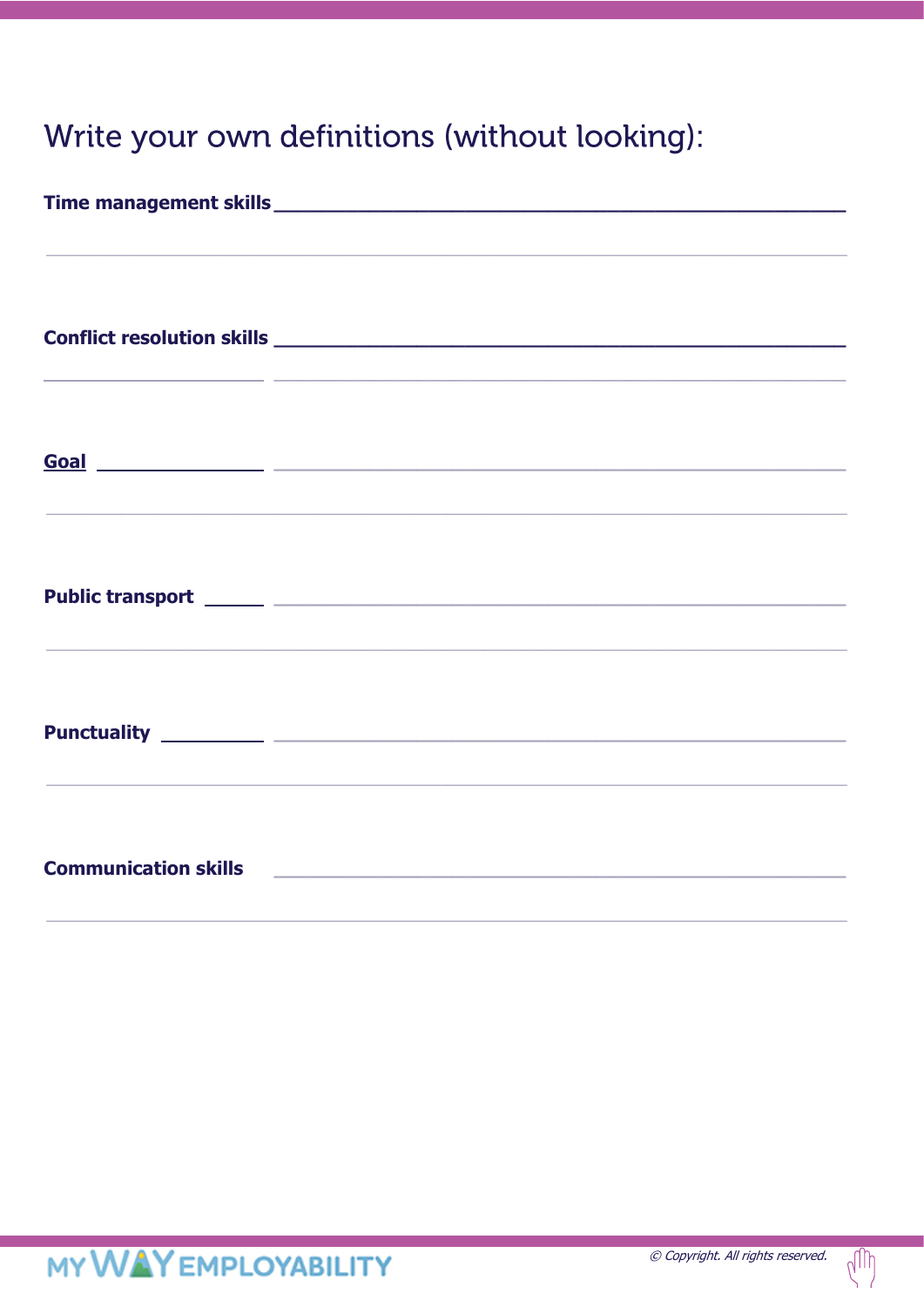# Life skills & goal setting Glossary

Words and terms that appear in this practice

punctuality **–** being on time and not late Your punctuality could You are very punctual improve Use the word *punctual* in a new sentence:

time management skills  $-$  usually refers to strategies to manage your workload so that you can get your work done

> Good time management skills help you to finish your work on time

Use the words *time management skills* in a new sentence:

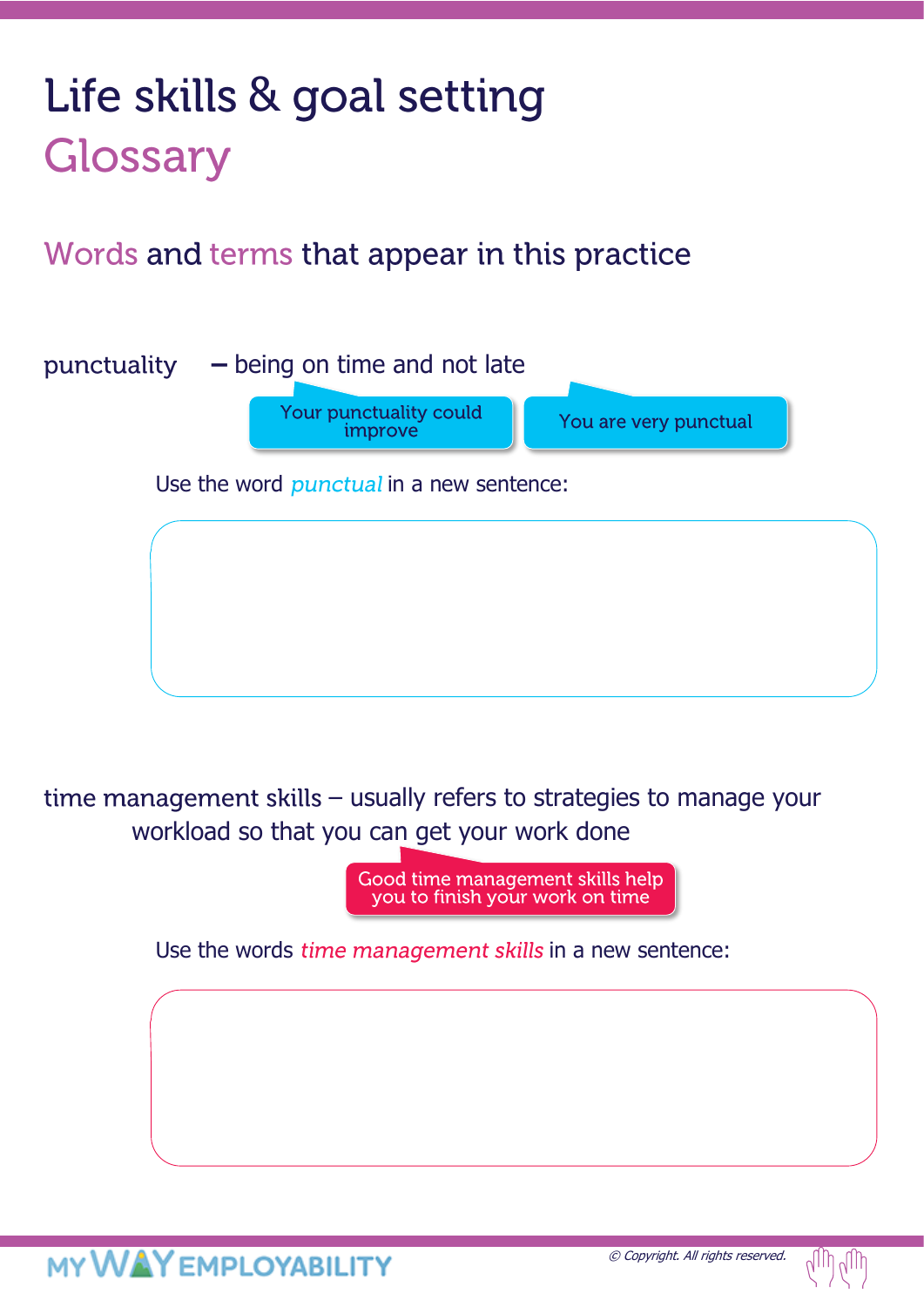#### conflict resolution skills  $-$  usually refers to strategies to address conflict with other people

I have good conflict resolution<br>skills so I helped them sort it out

Use the words conflict resolution skills in a new sentence

communication skills  $-$  usually refers to written, verbal, or other forms of communicating your message, as well as listening skills

> My strongest communication skill is listening to others

Use the words *communication skill* in a new sentence:

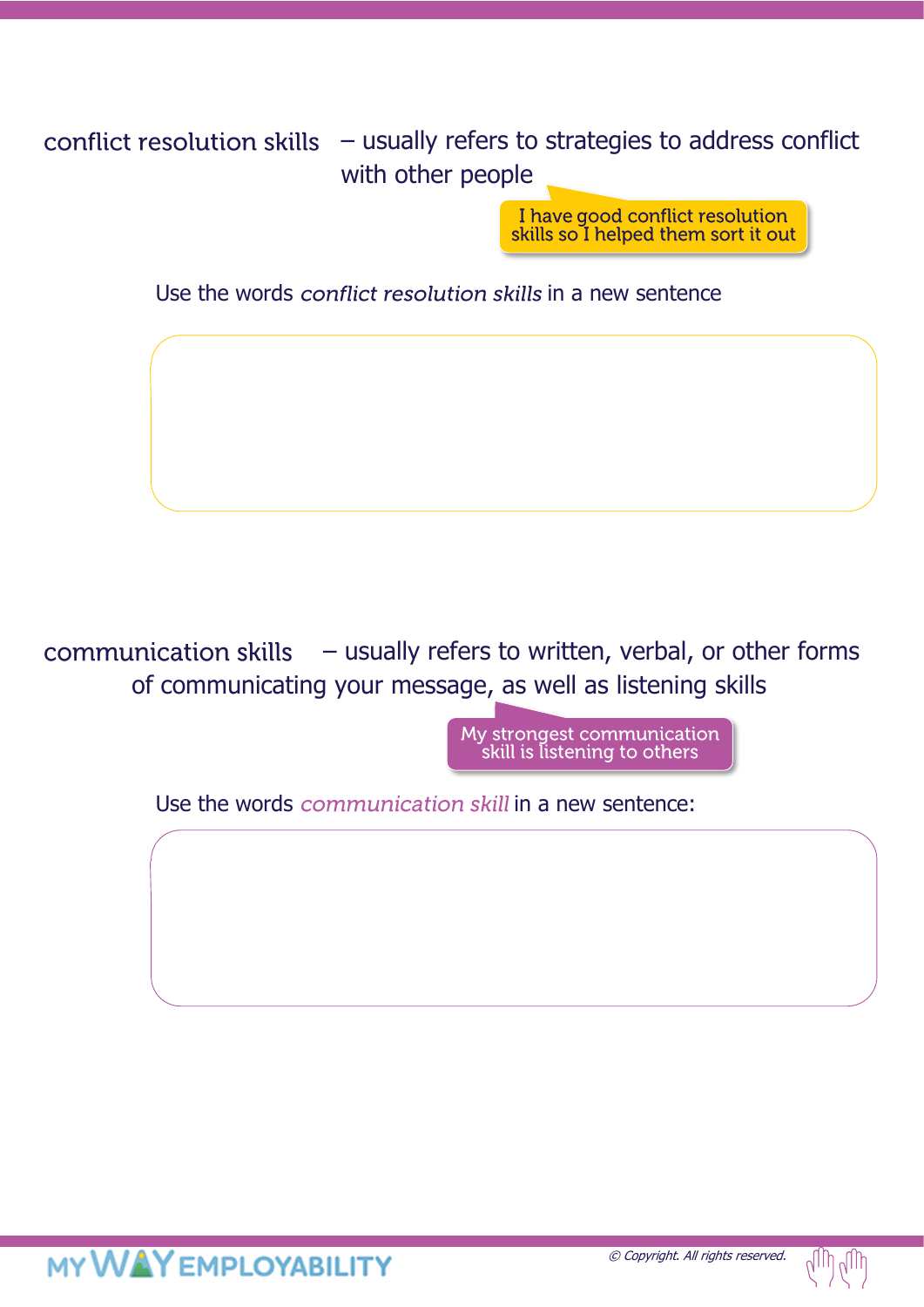public transport  $-$  can be buses, trains, ferries, or trams – ways to get from one place to another

The only public transport I use<br>is catching the bus to school

Use the words *public transport* in a new sentence

My goal is to catch the train into the city

**goal –** something you want to achieve

**goal setting** – making a goal

I was goal setting and thought I would like<br>to be able to catch the train into the city

**goal tracking –** checking on the progress of your goal

When I was goal tracking I saw that I had nearly achieved<br>my goal – I was ready to catch the train into the city

Use the words goal, goal setting, or goal tracking in a sentence

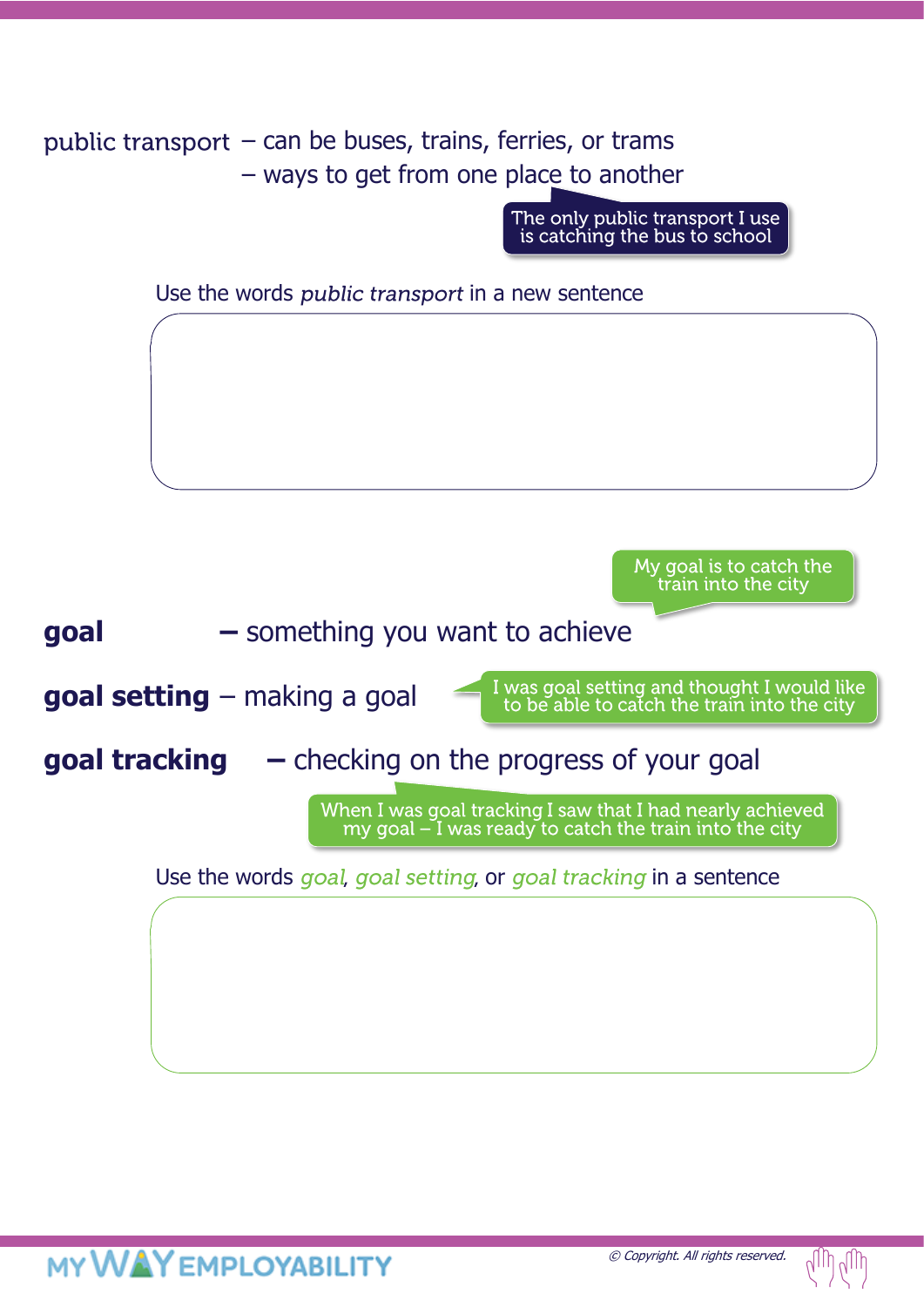# Life skills & goal setting Glossary

Words and terms that appear in this practice

**soft skills –** employability skills needed for many jobs. You develop soft skills with experience and training.

**punctuality –** being on time and not late

### **time management skills**

**–** manage your time and get your work done

### **conflict resolution skills**

**–** how to solve disagreements

### **communication skills**

**–** getting your message across using writing, pointing, talking and sometimes a device

**listening skills** – to hear and think about what someone is saying

### **public transport**

**–** travel on buses, trains, ferries, or trams

**goal setting –** something you want to be able to do